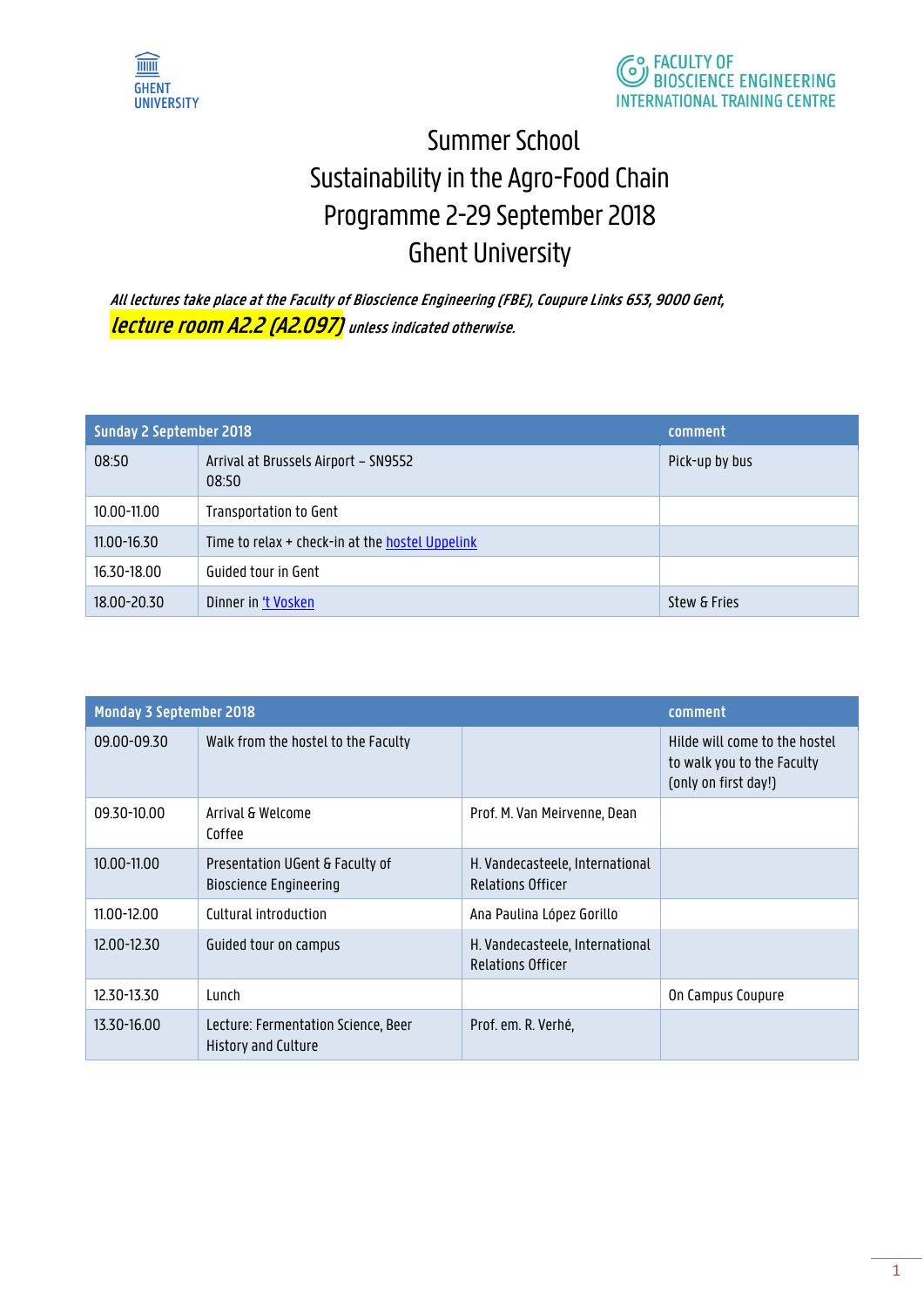

| <b>Tuesday 4 September 2018</b> |                                                                 | comment                                                          |  |
|---------------------------------|-----------------------------------------------------------------|------------------------------------------------------------------|--|
| 09.00-10.30                     | Lecture: New technologies for the<br>production of biofuels     | Prof. em. R. Verhé,                                              |  |
| 10.30-10.45                     | Coffee break                                                    |                                                                  |  |
| 10.45-12.15                     | Lecture: Algae- and Plant-Based<br>Wastewater Treatment Systems | Prof. D. Rousseau, Dept. of<br>Green Chemistry and<br>Technology |  |
| 12.15-13.30                     | Lunch                                                           |                                                                  |  |
| 13.30-14.30                     | Transportation                                                  |                                                                  |  |
| 14.30-16.30                     | Visit to VIB                                                    |                                                                  |  |
| 16.30-17.30                     | Transportation                                                  |                                                                  |  |

|             | <b>Wednesday 5 September 2018</b>                           |                                                                          |                                                             |
|-------------|-------------------------------------------------------------|--------------------------------------------------------------------------|-------------------------------------------------------------|
| 10.00-10.30 | Presentation about Local Food Teams                         | Hilde Vandecasteele,<br><b>International Relations</b><br><b>Officer</b> |                                                             |
| 10.30-10.45 | Coffee break                                                |                                                                          |                                                             |
| 10.45-12.15 | Lecture: Introduction to Flanders and<br>Belgium            | Valère Meus                                                              |                                                             |
| 12.15-13.15 | Lunch                                                       |                                                                          | On Campus Coupure                                           |
| 13.20-15.05 | Laboratory safety and introduction to<br>practical sessions | Karel Folens and Reinhart Van<br>Poucke                                  | Building A, Ground floor,<br>Auditorium A1<br><b>BEPREP</b> |
| 15.05-15.15 | <b>Break</b>                                                |                                                                          |                                                             |
| 15.15-17.00 | Teaser Dutch language                                       | Karen De Potter                                                          | Building A, Ground floor,<br>Auditorium A1<br><b>BEPREP</b> |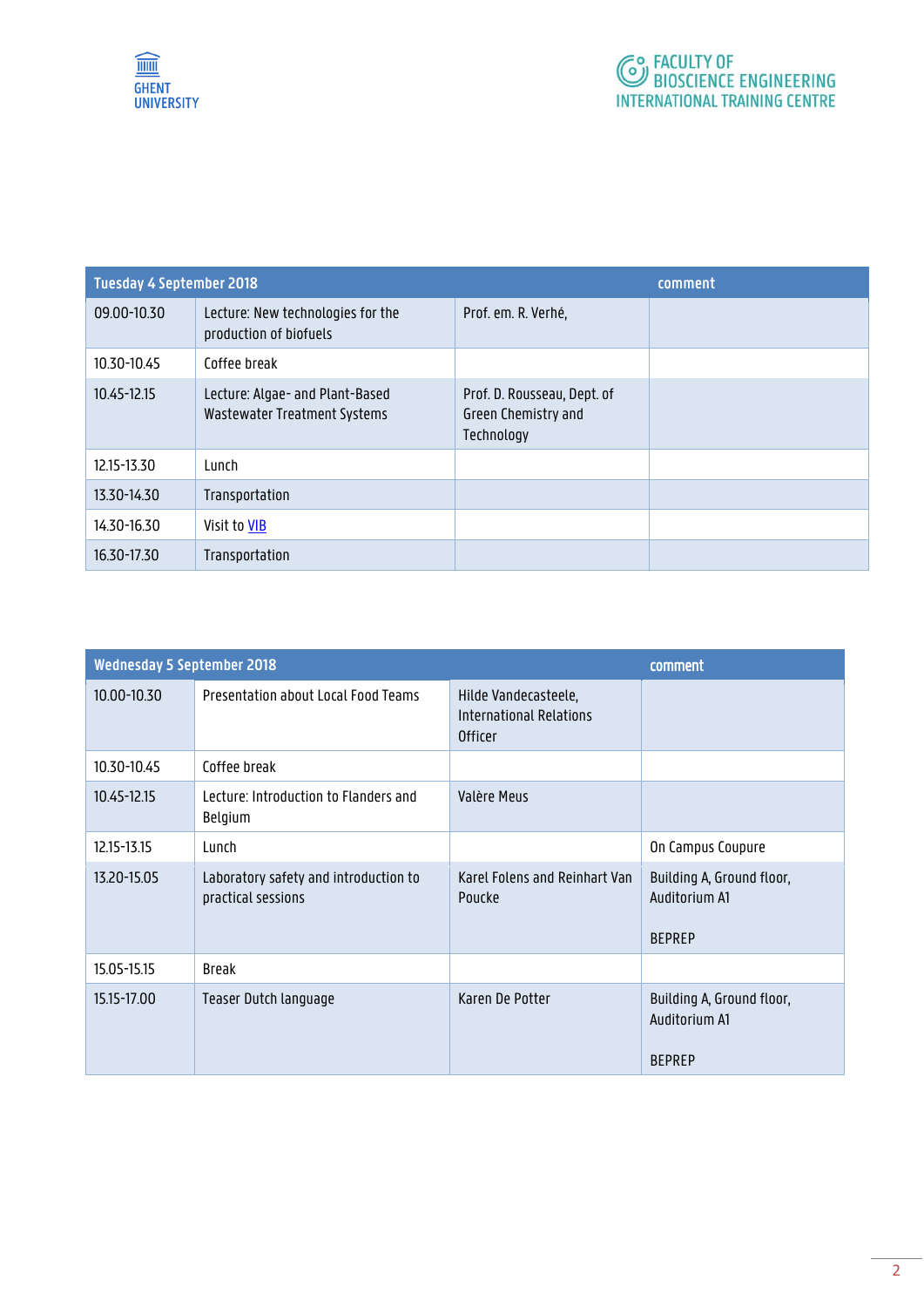



| <b>Thursday 6 September 2018</b> |                                                           | comment                                              |                   |
|----------------------------------|-----------------------------------------------------------|------------------------------------------------------|-------------------|
| 09.00-10.30                      | Lecture: Genetically Modified Plants:<br>what, why, where | Prof. L. Gheysen, Dept. of<br>Biotechnology          |                   |
| 10.30-10.45                      | Coffee break                                              |                                                      |                   |
| 10.45-12.15                      | Lecture: Plant Production                                 | Prof. D. Reheul, Dept. of<br><b>Plants and Crops</b> |                   |
| 12.15-13.30                      | Lunch                                                     |                                                      | On Campus Coupure |
| 13.45-14.30                      | Transportation                                            |                                                      |                   |
| 14.30-16.30                      | Visit to ILVO - Food Pilot Plant                          |                                                      |                   |
| 16.30-17.15                      | Transportation                                            |                                                      |                   |

| <b>Friday 7 September 2018</b> |                                                       | comment                              |
|--------------------------------|-------------------------------------------------------|--------------------------------------|
| 08.45-09.30                    | Transportation                                        |                                      |
|                                | Visit to Farms working with Local Food Teams          |                                      |
| 9.30-11.30                     | Geetkotmolenhoeve                                     |                                      |
| 11.30-12.00                    | Transportation                                        |                                      |
| 12.00-15.00                    | 't Eikenhof                                           | Lunch + Workshop on making<br>cheese |
| 15.00-15.45                    | Transportation                                        |                                      |
| 15.45-18.30                    |                                                       |                                      |
| 18.30-20.00                    | Visit to local Food Team + drink to start the weekend | Hilde will come to hostel at 18.30   |
| 20.00-22.00                    | Dinner at Greek restaurant                            |                                      |

### **Saturday 8 September 2018**

#### Visit to Brussels – full day Morning: guided tour - Afternoon: free (suggestion: Belgian Beer Weekend[: https://www.brussel.be/belgian-beer-weekend\)](https://www.brussel.be/belgian-beer-weekend)

**Sunday 9 September 2018** FREE DAY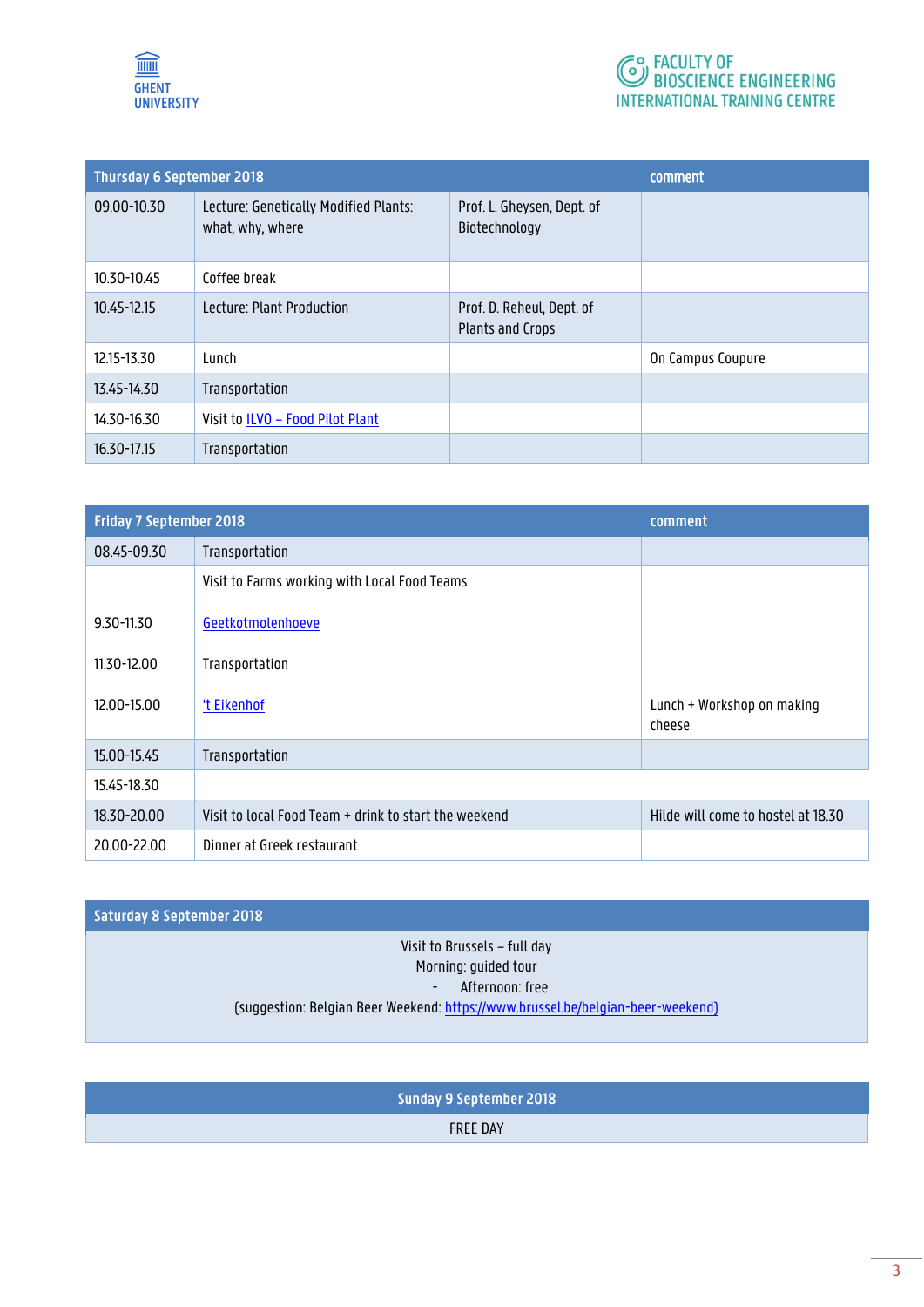

| <b>Monday 10 September 2018</b> |                                                                              |                                                                            | comment                       |
|---------------------------------|------------------------------------------------------------------------------|----------------------------------------------------------------------------|-------------------------------|
| 09.00-10.30                     | Lecture: Circular Economy: Valorization of<br>Municipal and Industrial Waste | Prof. em. R. Verhé                                                         | Meeting room A2.2<br>(A2.055) |
| 10.30-10.45                     | Coffee break                                                                 |                                                                            |                               |
| 10.45-12.15                     | Lecture: Aquaculture in the 21 <sup>st</sup> century                         | Prof. em. P. Sorgeloos, Dept.<br>of Animal Sciences and<br>Aquatic Ecology | Meeting room A2.2<br>(A2.055) |
| 12.15-13.15                     | <b>Lunch</b>                                                                 |                                                                            | On Campus Coupure             |
| 13.15-14.00                     | Transportation                                                               |                                                                            |                               |
| 14.00-16.00                     | Visit to Ecotreasures                                                        |                                                                            |                               |
| 16.00-16.45                     | Transportation                                                               |                                                                            |                               |

| <b>Tuesday 11 September 2018</b> |                                                                                                       |                  | comment                                                                                         |
|----------------------------------|-------------------------------------------------------------------------------------------------------|------------------|-------------------------------------------------------------------------------------------------|
| 08.30-10.15                      | MODULE CHEMISTRY: Chemistry refresher<br>course: theory - part 1A: Atoms, molecules<br>and ions       | Prof. K. Strubbe | De Sterre, Krijgslaan 281,<br>Building 40.12 S12, Auditorium<br>basement -1.25<br><b>BEPREP</b> |
| 10.15-10.35                      | <b>Break</b>                                                                                          |                  |                                                                                                 |
| 10.35-12.20                      | MODULE CHEMISTRY: Chemistry refresher<br>course: theory - part 1B: A chemical bond                    | Prof. K. Strubbe | De Sterre, Krijgslaan 281,<br>Building 40.12 S12, Auditorium<br>hasement-125<br><b>BEPREP</b>   |
| 12.20-13.20                      | Lunchtime                                                                                             |                  | On Campus De Sterre                                                                             |
| 13.20-15.05                      | MODULE CHEMISTRY: Chemistry refresher<br>course: theory - part 2A: Chemical<br>stoichiometry          | Prof. K. Strubbe | De Sterre, Krijgslaan 281,<br>Building 40.12 S12, Auditorium<br>basement -1.25<br><b>BEPREP</b> |
| 15.05-15.15                      | <b>Break</b>                                                                                          |                  |                                                                                                 |
| 15.15-17.00                      | MODULE CHEMISTRY: Chemistry refresher<br>course: theory - part 2B: Chemical reactions<br>in solutions | Prof. K. Strubbe | De Sterre, Krijgslaan 281,<br>Building 40.12 S12, Auditorium<br>basement -1.25<br><b>BEPREP</b> |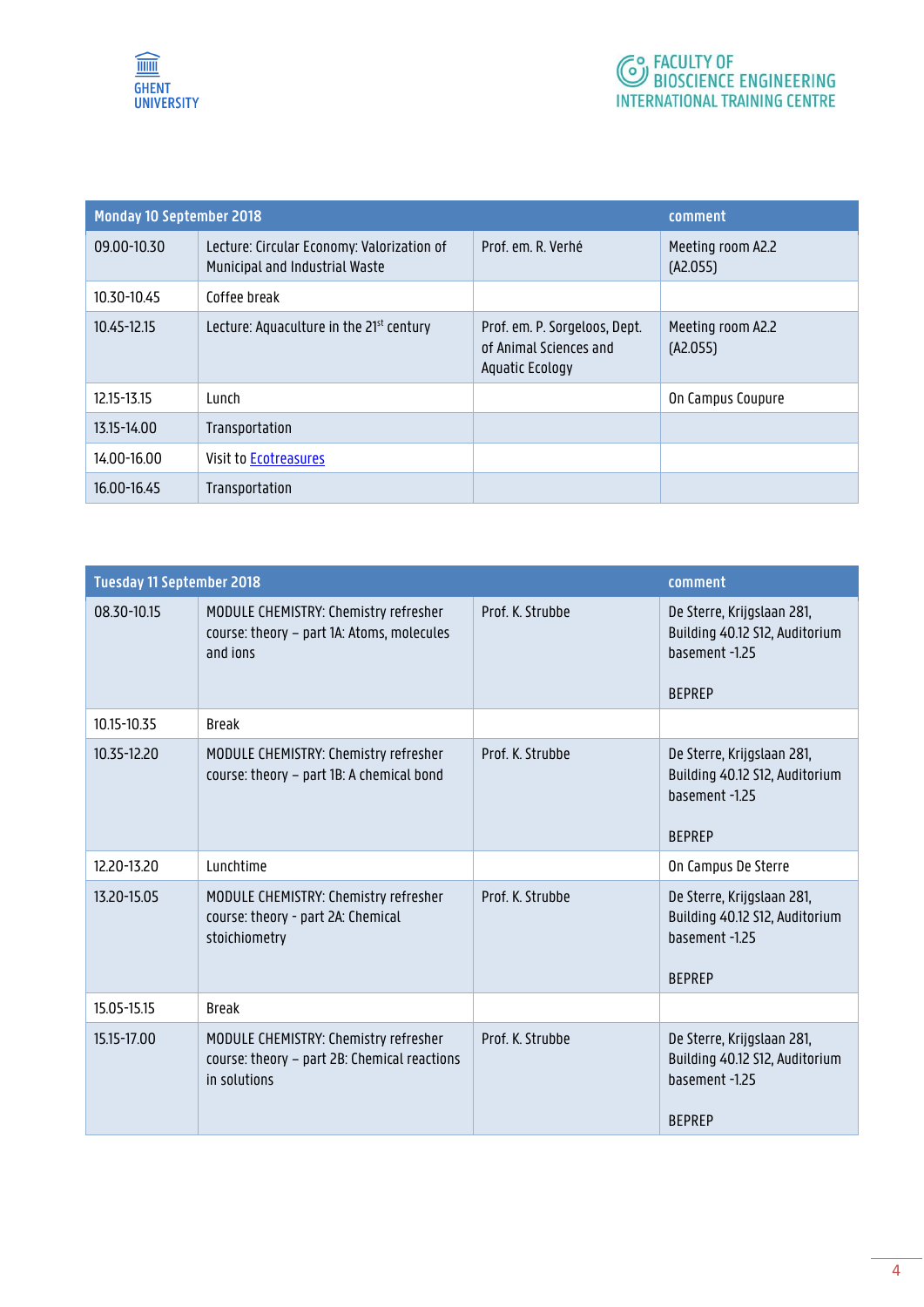

# **C**<sup>O</sup> FACULTY OF<br>BIOSCIENCE ENGINEERING **INTERNATIONAL TRAINING CENTRE**

| Wednesday 12 September 2018 |                        | comment |
|-----------------------------|------------------------|---------|
| 08.45-10.00                 | Transportation         |         |
| 10.00-12.00                 | Visit to Ardo          |         |
| 12.00-12.15                 | Transportation         |         |
| 12.15-13.30                 | Lunch                  |         |
| 13.30-14.00                 | Transportation         |         |
| 14.00-16.30                 | Visit to <b>INAGRO</b> |         |
| 16.30-17.30                 | Transportation         |         |

| <b>Thursday 13 September 2018</b> |                                                                                                                               | comment |                                                                              |
|-----------------------------------|-------------------------------------------------------------------------------------------------------------------------------|---------|------------------------------------------------------------------------------|
| 08.30-10.15                       | MODULE CHEMISTRY: Workshop laboratory<br>skills: Chemical reactions - precipitation<br>reactions - separation techniques      |         | De Sterre, Krijgslaan 281,<br>Building 40.12 S12, Lab 2.012<br><b>BEPREP</b> |
| 10.15-10.35                       | <b>Break</b>                                                                                                                  |         |                                                                              |
| 10.35-12.20                       | MODULE CHEMISTRY: Workshop laboratory<br>skills: Chemical reactions - precipitation<br>reactions - separation techniques Ctd. |         | De Sterre, Krijgslaan 281,<br>Building 40.12 S12, Lab 2.012<br><b>BEPREP</b> |
| 12.20-13.20                       | Lunchtime                                                                                                                     |         | On Campus De Sterre                                                          |
| 13.20-15.05                       | MODULE CHEMISTRY: Workshop laboratory:<br>Volumetric analysis                                                                 |         | De Sterre, Krijgslaan 281,<br>Building 40.12 S12, Lab 2.012<br><b>BEPREP</b> |

| <b>Friday 14 September 2018</b> |                                                            | comment      |                                                                             |  |
|---------------------------------|------------------------------------------------------------|--------------|-----------------------------------------------------------------------------|--|
| 08.30-10.15                     | MODULE CHEMISTRY: Chemistry refresher<br>course: exercises | Dr. I. De Bo | Dunant, Watersportlaan 2,<br><b>Auditorium 1 Marc Maes</b><br><b>BEPREP</b> |  |
| 10.15-10.35                     | Break                                                      |              |                                                                             |  |
| 10.35-12.20                     | MODULE CHEMISTRY: Chemistry refresher<br>course: exercises | Dr. I. De Bo | Dunant, Watersportlaan 2,<br><b>Auditorium 1 Marc Maes</b><br><b>BEPREP</b> |  |
| 12.45-13.45                     | Lunch                                                      |              | On Campus Coupure                                                           |  |
| <b>FREE AFTERNOON</b>           |                                                            |              |                                                                             |  |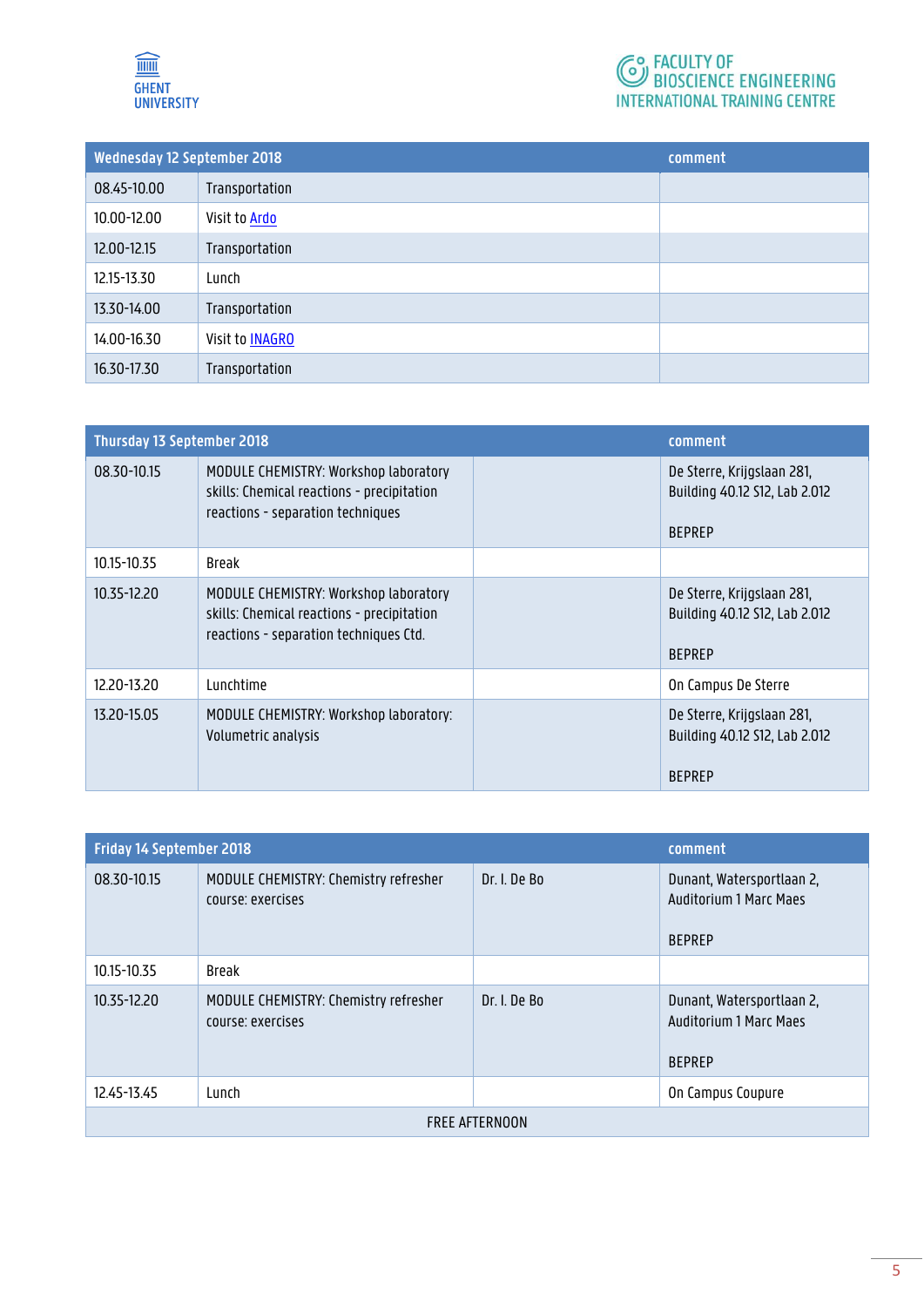



**Saturday 15 September 2018**

#### Visit to Bruges – full day Morning: visit to **Chocostory** Afternoon: boat tour (30-45 minutes) / rest of the afternoon: free

**Sunday 16 September 2018**

FREE DAY

**Monday 17 September 2018**

Visit to Ostend – full day Morning: guided tour Afternoon: free

| <b>Tuesday 18 September 2018</b> |                         | comment           |  |
|----------------------------------|-------------------------|-------------------|--|
|                                  | <b>FREE MORNING</b>     |                   |  |
| 12.30-13.30                      | Lunch                   | On Campus Coupure |  |
| 14.00-15.00                      | Transportation          |                   |  |
| 15.00-16.00                      | Visit to Roof Food      |                   |  |
| 16.00-17.00                      | Transportation          |                   |  |
| 17.00-19.00                      | Visit to Brewery Huyghe |                   |  |
| 19.00-20.00                      | Transportation          |                   |  |

| Wednesday 19 September 2018 |                                           | comment                                                                                |                       |
|-----------------------------|-------------------------------------------|----------------------------------------------------------------------------------------|-----------------------|
| 09.00-10.30                 | Lecture: Sustainability and Exergy        | M. Cooreman-Algoed/D.<br>Sanjuan Delmas, Dept. of<br>Green Chemistry and<br>Technology | PC room A1.1 (A1.055) |
| 10.30-10.45                 | Coffee break                              |                                                                                        |                       |
| 10.45-12.15                 | Lecture: Environmental Biotechnology      | Dr. R. Ganiqué, Dept. of<br>Biotechnology                                              | PC Room A1.1 (A1.055) |
| 12.15-13.15                 | Lunch                                     |                                                                                        | On Campus Coupure     |
| 13.15-14.00                 | Transportation                            |                                                                                        |                       |
| 14.00-16.00                 | Visit to Bio Base Europe Pilot Plant Gent |                                                                                        |                       |
| 16.00-16.45                 | Transportation                            |                                                                                        |                       |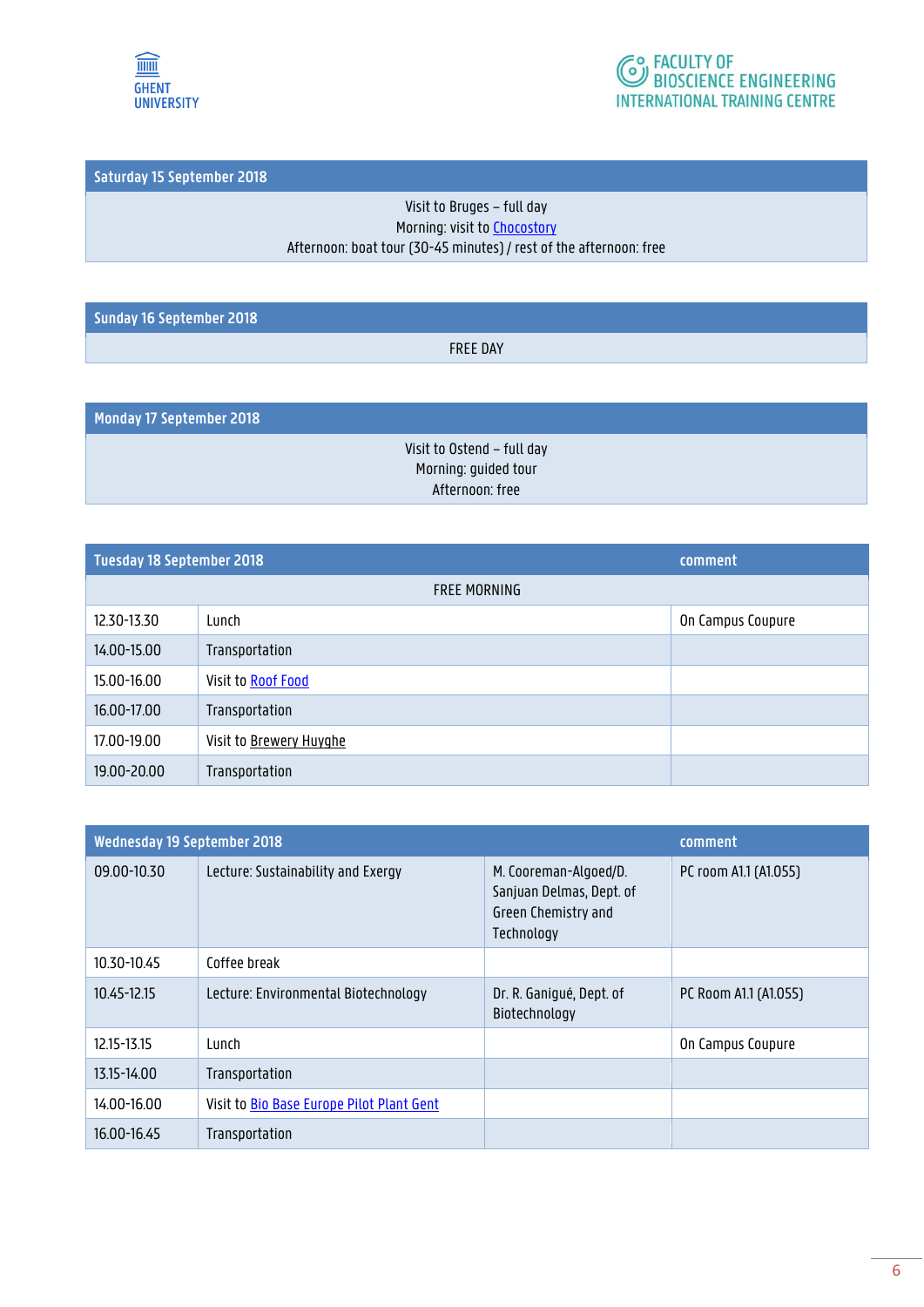

| Thursday 20 September 2018 |                               | comment           |
|----------------------------|-------------------------------|-------------------|
| FREE MORNING               |                               |                   |
| 12.00-13.00                | Lunch                         | On Campus Coupure |
| 13.00-14.45                |                               |                   |
| 14.45-15.30                | Transportation                |                   |
| 15.30-17.00                | <b>Visit to Tomatomasters</b> |                   |
| 17.00-17.45                | Transportation                |                   |

| Friday 21 September 2018 |                                                                                      | comment                                                                  |                   |
|--------------------------|--------------------------------------------------------------------------------------|--------------------------------------------------------------------------|-------------------|
| <b>FREE MORNING</b>      |                                                                                      |                                                                          |                   |
| 12.30-13.30              | Lunch                                                                                |                                                                          | On Campus Coupure |
| 13.30-15.00              | Lecture: Sustainable Water Resources<br>Management in relation to Food<br>Production | Dr. M.A. Eurie Forio, Dept. of<br>Animal Sciences and Aquatic<br>Ecology |                   |
| 15.00-15.15              | Coffee break                                                                         |                                                                          |                   |
| 15.15-16.45              | Lecture: Economic Aspects of<br><b>Bioproduction</b>                                 | Prof. J. Buysse, Dept. of<br><b>Agricultural Economics</b>               |                   |

**Saturday 22 & Sunday 23 September 2018**

FREE WEEKEND

| <b>Monday 24 September 2018</b> |                                   | comment |  |
|---------------------------------|-----------------------------------|---------|--|
| 09.30-11.00                     | Transportation                    |         |  |
| 11.00-14.00                     | Vineyard Monteberg+ picnic        |         |  |
| 14.00-14.30                     | Transportation                    |         |  |
| 14.30-16.00                     | Visit In Flanders Fields Museum   |         |  |
| 16.00-18.00                     | Visit to <b>Tyne Cot Cemetery</b> |         |  |
| 18.00-19.30                     | Dinner                            |         |  |
| 19.30-20.15                     | The last post                     |         |  |
| 20.15-21.30                     | Transportation                    |         |  |